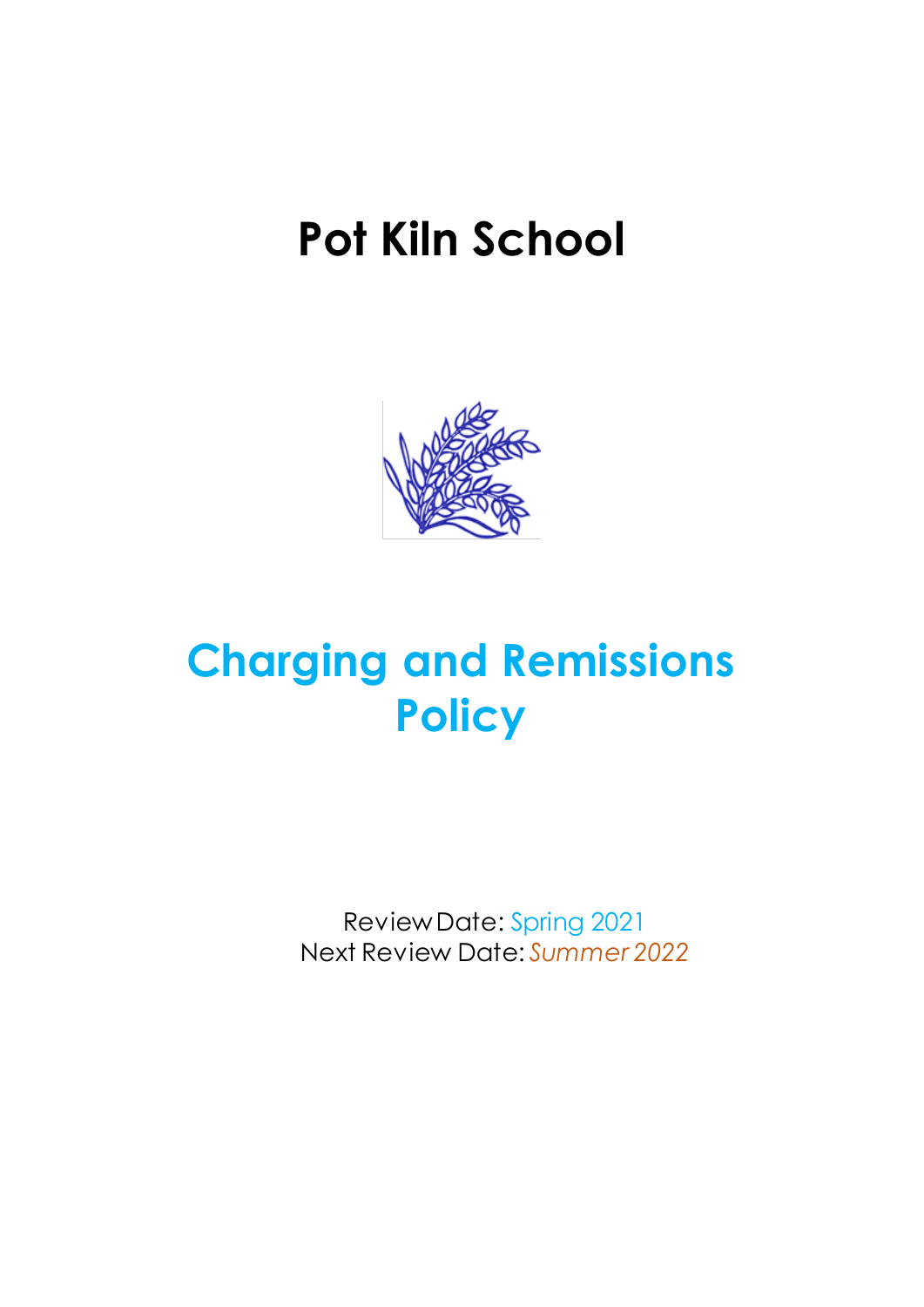# Contents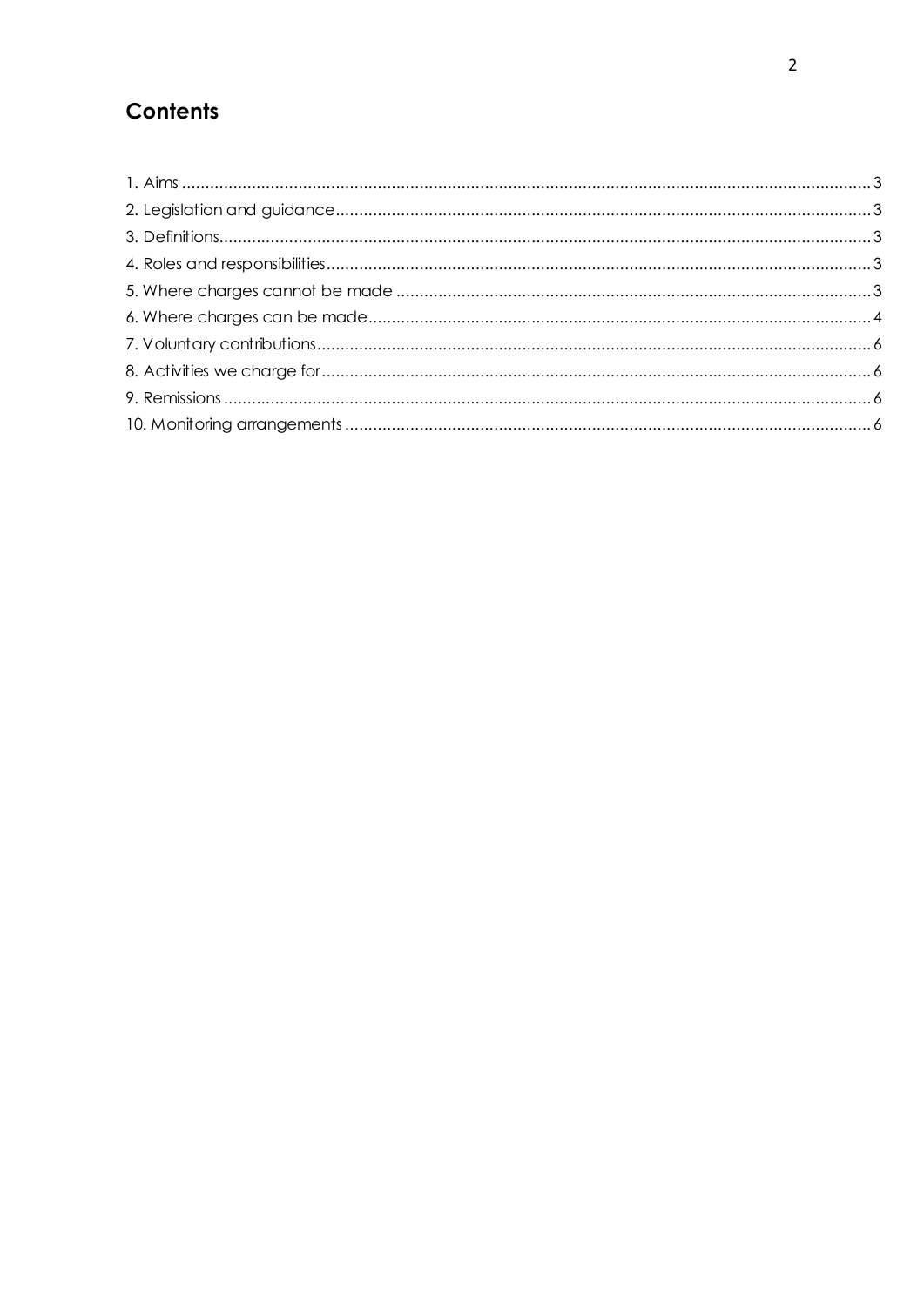#### <span id="page-2-0"></span>**1. Aims**

Pot Kiln Primary school aims to:

- Have robust, clear processes in place for charging and remissions
- Clearly set out the types of activity that can be charged for and when charges will be made

# <span id="page-2-1"></span>**2. Legislation and guidance**

This policy is based on advice from the Department for Education (DfE) on [charging for school](https://www.gov.uk/government/publications/charging-for-school-activities)  [activities](https://www.gov.uk/government/publications/charging-for-school-activities) and [the Education Act 1996,](http://www.legislation.gov.uk/ukpga/1996/56/part/VI/chapter/III) sections 449-462 of which set out the law on charging for school activities in England.

# <span id="page-2-2"></span>**3. Definitions**

**Charge**: a fee payable for specifically defined activities **Remission**: the cancellation of a charge which would normally be payable

# <span id="page-2-3"></span>**4. ROLES AND RESPONSIBILITIES**

# **4.1 The governing body**

The governing body has overall responsibility for approving the charging and remissions policy, but can delegate this to a committee, an individual governor or the headteacher.

The governing body also has overall responsibility for monitoring the implementation of this policy.

Responsibility for approving the charging and remissions policy has been delegated to the Resources Committee.

# **4.2 Headteacher**

The headteacher is responsible for ensuring staff are familiar with the charging and remissions policy, and that it is being applied consistently.

# **4.3 Staff**

Staff are responsible for:

- Implementing the charging and remissions policy consistently.
- Notifying the headteacher of any specific circumstances which they are unsure where they are not certain if the policy applies.
- The school will provide staff with appropriate training in relation to this and its implementation.

# **4.4 Parents**

Parents are expected to notify Staff or the Headteacher of any concerns or queries regarding the charging and remissions policy.

# <span id="page-2-4"></span>**5. WHERE CHARGES CANNOT BE MADE**

Below we set out what we **cannot** charge for:

#### **5.1 Education**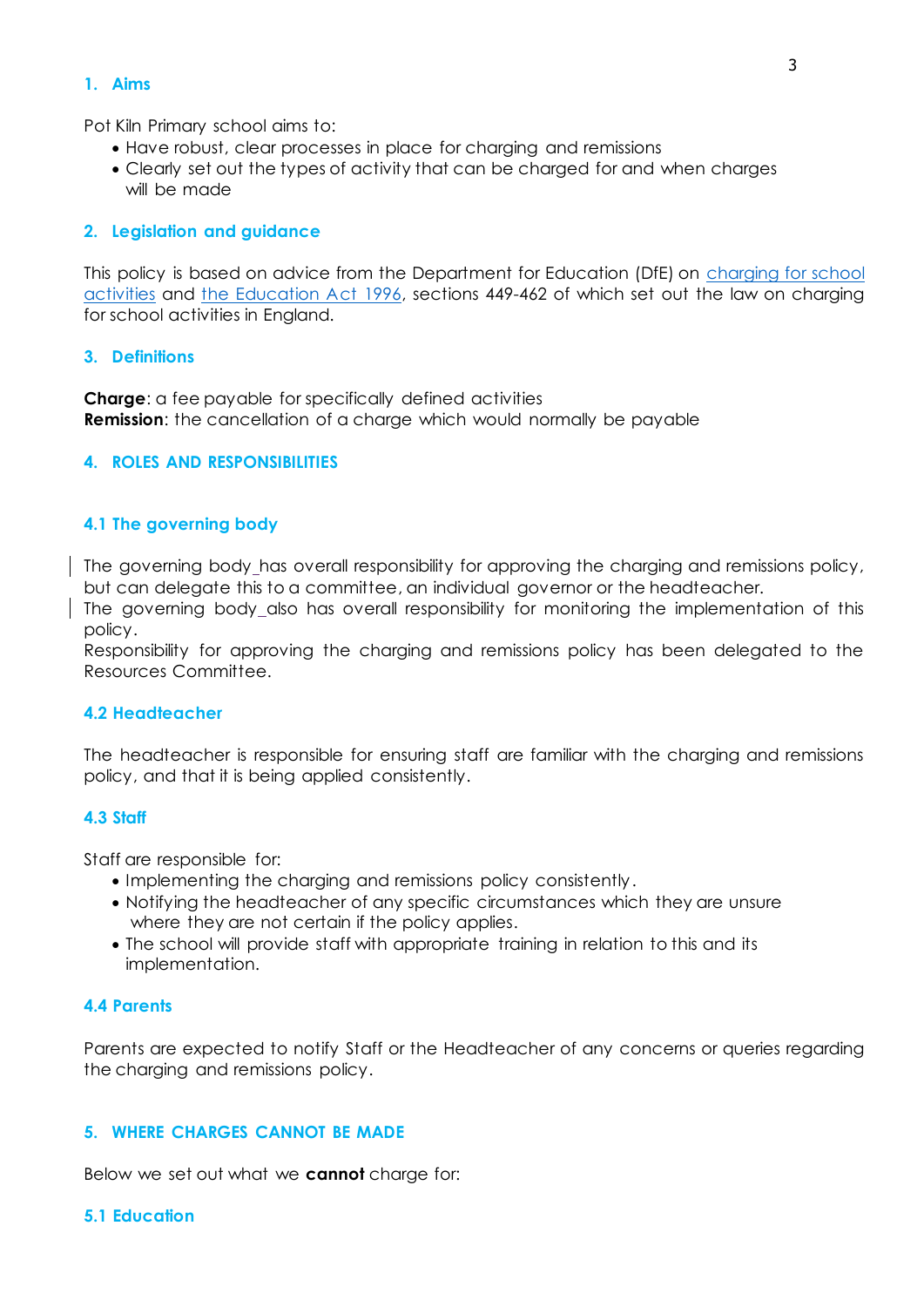# **Admission applications**

- Education provided during school hours (including the supply of any materials, books, instruments or other equipment)
- Education provided outside school hours if it is part of:
	- $\triangleright$  The national curriculum
	- $\triangleright$  A syllabus for a prescribed public examination that the pupil is being prepared for at the school
	- ➢ Religious education
	- ➢ Instrumental or vocal tuition, for pupils learning individually or in groups, unless the tuition is provided at the request of the pupil's parent
	- ➢ Entry for a prescribed public examination if the pupil has been prepared for it at the school
	- $\triangleright$  Examination re-sit(s) if the pupil is being prepared for the re-sit(s) at the school

# **5.2 Transport**

- Transporting registered pupils to or from the school premises, where the local authority has a statutory obligation to provide transport
- Transporting registered pupils to other premises where the governing board or local authority has arranged for pupils to be educated
- Transport that enables a pupil to meet an examination requirement when he or she has been prepared for that examination at the school
- Transport provided in connection with an educational visit

# **5.3 Residential visits**

- Education provided on any visit that takes place during school hours
- Education provided on any visit that takes place outside school hours if it is part of:
	- $\triangleright$  The national curriculum
	- $\triangleright$  A syllabus for a prescribed public examination that the pupil is being prepared for at the school
	- ➢ Religious education
	- ➢ Supply teachers to cover for those teachers who are absent from school accompanying pupils on a residential visit

# <span id="page-3-0"></span>**6. Where charges can be made**

Below we set out what we **can** charge for:

# **6.1 Education**

- Any materials, books, instruments or equipment, where the child's parent wishes him or her to own them
- Optional extras (see section 6.2)
- Music and vocal tuition, in limited circumstances (see section 6.3)
- Certain early years provision
- Community facilities
- Examination re-sit(s) if the pupil is being prepared for the re-sit(s) at the school **and** the pupil fails, without good reason, to meet any examination requirement for a syllabus

# **6.2 Optional extras**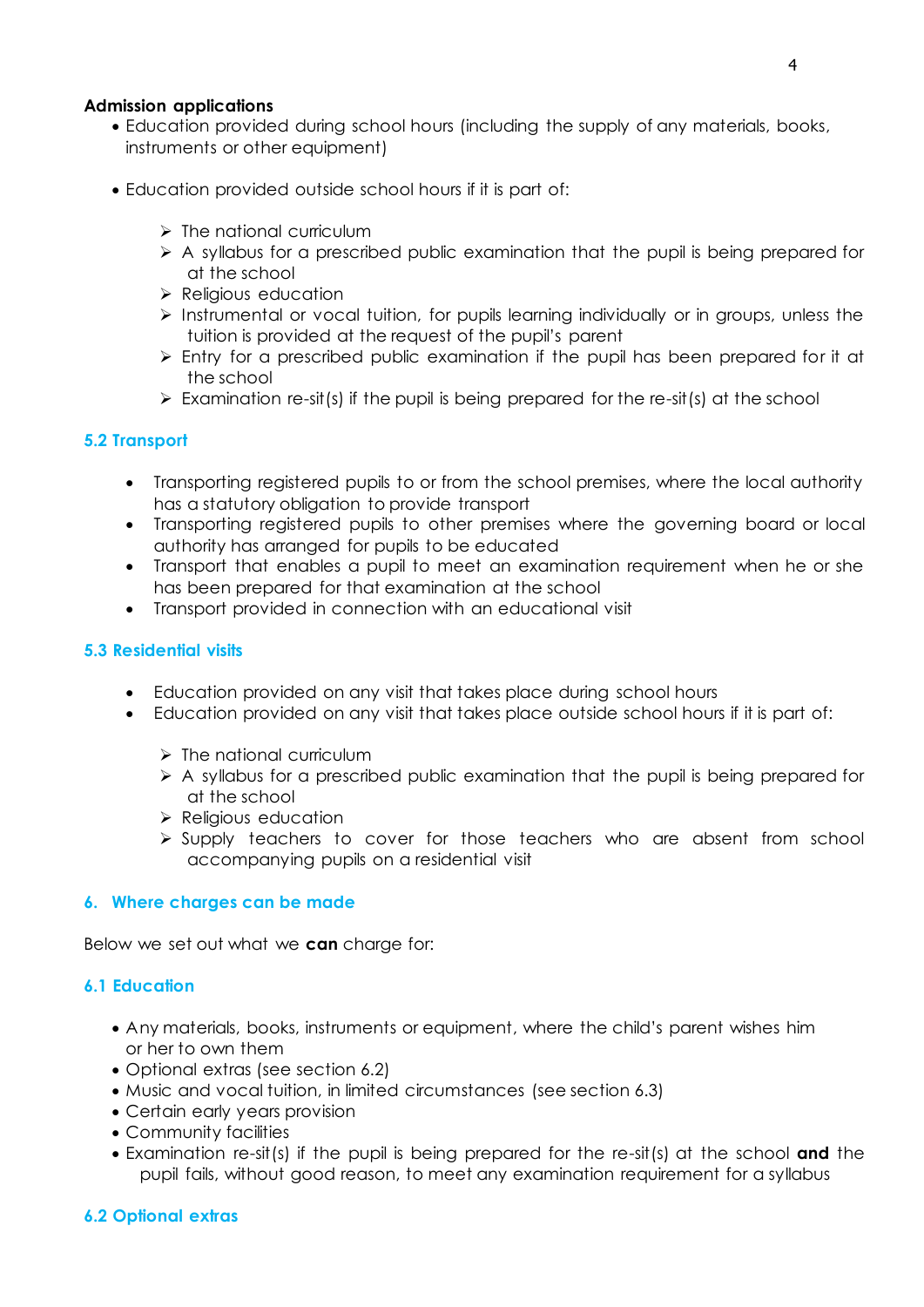We are able to charge for activities known as **'optional extras'**. In these cases, schools can charge for providing materials, books, instruments or equipment. The following are optional extras:

- Education provided outside of school time that is not part of:
	- ➢ The national curriculum
	- $\triangleright$  A syllabus for a prescribed public examination that the pupil is being prepared for at the school
	- ➢ Religious education
	- ➢ Examination entry fee(s) if the registered pupil has not been prepared for the examination(s) at the school
	- ➢ Transport (other than transport that is required to take the pupil to school or to other premises where the local authority or governing board has arranged for the pupil to be provided with education)
	- ➢ Board and lodging for a pupil on a residential visit
	- ➢ Extended day services offered to pupils (such as breakfast clubs, after-school clubs, tea and supervised homework sessions)
- When calculating the cost of optional extras, an amount may be included in relation to:
	- ➢ Any materials, books, instruments or equipment provided in connection with the optional extra
	- ➢ The cost of buildings and accommodation
	- ➢ Non-teaching staff
	- ➢ Teaching staff engaged under contracts for services purely to provide an optional extra (including supply teachers engaged specifically to provide the optional extra)
	- ➢ The cost, or an appropriate proportion of the costs, for teaching staff employed to provide tuition in playing a musical instrument, or vocal tuition, where the tuition is an optional extra
	- ➢ Any charge made in respect of individual pupils will not be greater than the actual cost of providing the optional extra activity, divided equally by the number of pupils participating.
	- ➢ Any charge will not include an element of subsidy for any other pupils who wish to take part in the activity but whose parents are unwilling or unable to pay the full charge.

In cases where a small proportion of the activity takes place during school hours, the charge cannot include the cost of alternative provision for those pupils who do not wish to participate.

Parental agreement is necessary for the provision of an optional extra for which a charge will be made.

# **6.3 Music tuition**

Schools can charge for vocal or instrumental tuition provided either individually or to groups of pupils, provided that the tuition is provided at the request of the pupil's parent.

Charges may not exceed the cost of the provision, including the cost of the staff giving the tuition.

Charges **cannot** be made:

• If the teaching is an essential part of the national curriculum